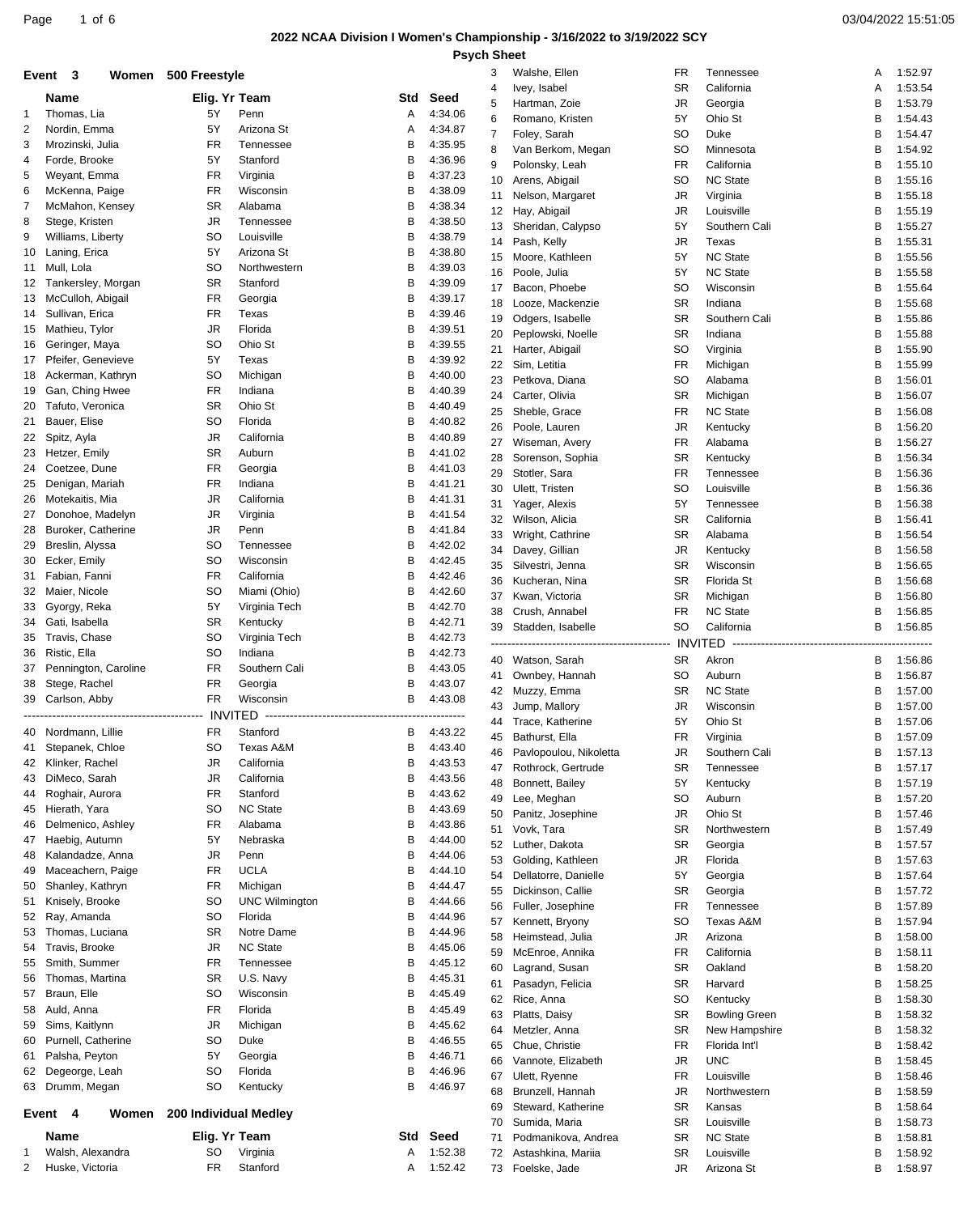## **2022 NCAA Division I Women's Championship - 3/16/2022 to 3/19/2022 SCY**

| Page<br>? of b | 03/04/2022 15:51:05 |
|----------------|---------------------|
|----------------|---------------------|

|    |                                     |                    |                 |                                      |         | <b>Psych Sheet</b> |                  |                        |                       |                  |                                 |         |
|----|-------------------------------------|--------------------|-----------------|--------------------------------------|---------|--------------------|------------------|------------------------|-----------------------|------------------|---------------------------------|---------|
| 74 | Pearson, Samantha                   | FR                 | Stanford        | В                                    | 1:58.98 |                    | 55 Pintar, Tjasa |                        | 5Y                    | Tennessee        | В                               | 22.41   |
|    | Brown, Portia Del                   | <b>SR</b>          |                 | в                                    | 1:59.04 | 56                 |                  | Milutinovich, Katarina | JR                    | LSU              | В                               | 22.42   |
| 75 |                                     |                    | Georgia         |                                      |         |                    |                  |                        |                       |                  |                                 |         |
| 76 | Rajic, Ema                          | <b>SR</b>          | California      | В                                    | 1:59.04 | 57                 |                  | Melton, Kobie          | <b>SR</b>             | Arkansas         | В                               | 22.48   |
| 77 | Abruzzo, Mia                        | <b>FR</b>          | Georgia         | В                                    | 1:59.06 | 58                 |                  | Thormalm, Klara        | <b>SR</b>             | San Diego St     | В                               | 22.49   |
| 78 | Montesi, Kelly                      | <b>SR</b>          | Villanova       | в                                    | 1:59.24 | 59                 |                  | Leehy, Mykenzie        | 5Y                    | Auburn           | В                               | 22.49   |
| 79 | Crawford, Brearna                   | FR                 | Indiana         | В                                    | 1:59.46 | 60                 |                  | Harper, Olivia         | <b>SO</b>             | Tennessee        | В                               | 22.52   |
| 80 | Bentz, Caroline                     | <b>SO</b>          | Virginia Tech   | В                                    | 1:59.60 | 61                 |                  | Pattison, Greer        | <b>FR</b>             | <b>UNC</b>       | В                               | 22.52   |
| 81 | Bernal, Aria                        | 5Υ                 | Arizona         | в                                    | 1:59.76 | 62                 |                  | Webb, Abbey            | <b>SO</b>             | <b>NC State</b>  | В                               | 22.53   |
|    |                                     |                    |                 |                                      |         |                    |                  |                        |                       |                  |                                 |         |
| 82 | Cummings, Carly                     | 5Y                 | Auburn          | В                                    | 1:59.77 | 63                 |                  | Harrington, Sydney     | <b>SR</b>             | U.S. Navy        | В                               | 22.53   |
| 83 | D'Arcy, Autumn                      | <b>SR</b>          | <b>CSUB</b>     | В                                    | 1:59.77 | 64                 |                  | Nava, Jessica          | <b>SR</b>             | Virginia         | В                               | 22.53   |
| 84 | Campbell, Mckenzie                  | <b>JR</b>          | Georgia Tech    | В                                    | 1:59.79 | 65                 |                  | Wenger, Alexis         | <b>SR</b>             | Virginia         | В                               | 22.56   |
| 85 | Jernstedt, Edith                    | <b>FR</b>          | Florida St      | в                                    | 1:59.83 | 66                 |                  | Russo, Catherine       | <b>SO</b>             | Ohio St          | В                               | 22.60   |
| 86 | Stewart, Bayley                     | <b>SR</b>          | Tennessee       | В                                    | 1:59.86 | 67                 |                  | Funderburke, Nyah      | <b>FR</b>             | Ohio St          | В                               | 22.67   |
|    |                                     |                    |                 |                                      |         | 68                 |                  | Rees, Meredith         | JR                    | Missouri         | В                               | 22.67   |
|    | Event 5                             | Women 50 Freestyle |                 |                                      |         | 69                 |                  | Dang, Gabrielle        | JR                    | <b>UCLA</b>      | В                               | 22.71   |
|    |                                     |                    |                 |                                      |         |                    |                  |                        |                       |                  |                                 |         |
|    | Name                                | Elig. Yr Team      |                 | Std                                  | Seed    | 70                 |                  | Quaglieri, Tania       | JR                    | Florida St       | В                               | 22.72   |
| 1  | Douglass, Katherine                 | JR                 | Virginia        | Α                                    | 21.00   | 71                 |                  | Douthwright, Brooklyn  | FR                    | Tennessee        | B                               | 22.72   |
| 2  | Walsh, Gretchen                     | FR                 | Virginia        | Α                                    | 21.04   |                    |                  |                        |                       |                  |                                 |         |
| 3  | MacNeil, Margaret                   | <b>SR</b>          | Michigan        | Α                                    | 21.32   |                    | Event 8          | Women                  | 400 Individual Medley |                  |                                 |         |
|    |                                     |                    |                 |                                      |         |                    |                  |                        |                       |                  |                                 | Seed    |
| 4  | Countie, Grace                      | <b>SR</b>          | <b>UNC</b>      | Α                                    | 21.45   |                    | <b>Name</b>      |                        | Elig. Yr Team         |                  | Std                             |         |
| 5  | Scott, Morgan                       | <b>SR</b>          | Alabama         | Α                                    | 21.54   | $\mathbf{1}$       |                  | Forde, Brooke          | 5Y                    | Stanford         | Α                               | 4:00.76 |
| 6  | Kutsch, Anna-julia                  | JR                 | Tennessee       | Α                                    | 21.60   | 2                  |                  | Walsh, Alexandra       | <b>SO</b>             | Virginia         | Α                               | 4:01.40 |
| 7  | Berkoff, Katharine                  | <b>JR</b>          | <b>NC State</b> | A                                    | 21.63   | 3                  |                  | Walshe, Ellen          | FR                    | <b>Tennessee</b> | Α                               | 4:01.46 |
| 8  | Fulmer, Amy                         | JR                 | Ohio St         | В                                    | 21.71   | 4                  |                  | Nelson, Margaret       | <b>JR</b>             | Virginia         | Α                               | 4:02.11 |
| 9  | Alons, Kylee                        | <b>SR</b>          | <b>NC State</b> | в                                    | 21.71   | 5                  |                  | Weyant, Emma           | FR                    | Virginia         | Α                               | 4:02.30 |
|    |                                     |                    |                 |                                      |         |                    |                  |                        |                       |                  |                                 |         |
| 10 | Albiero, Gabriela                   | <b>SO</b>          | Louisville      | в                                    | 21.77   | 6                  |                  | Poole, Lauren          | JR                    | Kentucky         | Α                               | 4:03.36 |
| 11 | Nocentini, Jasmine                  | <b>SO</b>          | Northwestern    | В                                    | 21.78   | 7                  |                  | Van Berkom, Megan      | <b>SO</b>             | Minnesota        | Α                               | 4:03.45 |
| 12 | Antoniou, Kalia                     | <b>SR</b>          | Alabama         | в                                    | 21.79   | 8                  |                  | Polonsky, Leah         | FR                    | California       | В                               | 4:03.90 |
| 13 | Thompson, Sarah                     | 5Y                 | Missouri        | в                                    | 21.81   | 9                  |                  | Romano, Kristen        | 5Y                    | Ohio St          | в                               | 4:05.28 |
| 14 | Rumley, Jasmine                     | <b>FR</b>          | Tennessee       | В                                    | 21.81   | 10                 |                  | Davey, Gillian         | JR                    | Kentucky         | В                               | 4:05.28 |
|    |                                     | <b>SR</b>          |                 |                                      |         |                    |                  |                        | 5Y                    |                  | В                               | 4:05.50 |
| 15 | Barclay, Emily                      |                    | Arkansas        | в                                    | 21.84   | 11                 |                  | Yager, Alexis          |                       | Tennessee        |                                 |         |
| 16 | Cuomo, Alexa                        | <b>JR</b>          | Virginia        | в                                    | 21.86   | 12                 |                  | Sheble, Grace          | FR                    | <b>NC State</b>  | В                               | 4:05.61 |
| 17 | Goeders, Anyamarie                  | <b>SR</b>          | Stanford        | В                                    | 21.89   | 13                 |                  | Bonnett, Bailey        | 5Y                    | Kentucky         | В                               | 4:06.37 |
| 18 | Delgado, Anicka                     | SO                 | Southern Cali   | в                                    | 21.89   | 14                 |                  | Wilson, Alicia         | <b>SR</b>             | California       | В                               | 4:06.43 |
| 19 | Henig, Isabelle                     | JR                 | Yale            | В                                    | 21.93   | 15                 |                  | Moore, Kathleen        | 5Y                    | <b>NC State</b>  | в                               | 4:06.66 |
| 20 | Dupre, Cora                         | JR                 | Alabama         | в                                    | 21.94   | 16                 |                  | Trace, Katherine       | 5Y                    | Ohio St          | В                               | 4:06.79 |
|    |                                     |                    |                 |                                      |         |                    |                  |                        |                       |                  |                                 |         |
| 21 | Flynn, Lindsay                      | FR                 | Michigan        | в                                    | 21.94   | 17                 |                  | Ackerman, Kathryn      | <b>SO</b>             | Michigan         | В                               | 4:07.38 |
| 22 | Keil, Megan                         | <b>SR</b>          | Missouri        | В                                    | 21.94   | 18                 |                  | Zavaros, Mabel         | <b>SO</b>             | Florida          | в                               | 4:07.55 |
| 23 | Parker, Maxine                      | <b>SO</b>          | Georgia         | в                                    | 21.95   | 19                 |                  | Gyorgy, Reka           | 5Y                    | Virginia Tech    | В                               | 4:08.12 |
| 24 | Zenick, Katherine                   | <b>SO</b>          | Ohio St         | в                                    | 21.96   | 20                 | Hay, Abigail     |                        | JR                    | Louisville       | В                               | 4:08.13 |
| 25 | Landon, Anna                        | <b>SR</b>          | Virginia Tech   | в                                    | 21.96   | 21                 |                  | Metzler, Anna          | <b>SR</b>             | New Hampshire    | В                               | 4:08.21 |
| 26 | Cundiff, Melissa                    | <b>SR</b>          | William & Mary  | в                                    | 21.98   | 22                 |                  | Pfeifer, Genevieve     | 5Y                    | Texas            | В                               | 4:08.25 |
|    |                                     |                    |                 |                                      |         |                    |                  |                        |                       |                  |                                 |         |
|    | 27 Hosack, Lillie                   | <b>SR</b>          | Wisconsin       | B                                    | 22.00   | 23                 |                  | Looze, Mackenzie       | <b>SR</b>             | Indiana          | B                               | 4:08.58 |
| 28 | Bates, Talia                        | JR                 | Florida         | в                                    | 22.01   | 24                 |                  | Ulett, Ryenne          | <b>FR</b>             | Louisville       | в                               | 4:09.27 |
| 29 | Smith, Madeline                     | <b>SR</b>          | Northwestern    | B                                    | 22.06   | 25                 |                  | Golding, Kathleen      | JR                    | Florida          | В                               | 4:09.36 |
| 30 | Miller, Anna                        | 5Y                 | Missouri St (W) | в                                    | 22.08   | 26                 |                  | Ownbey, Hannah         | <b>SO</b>             | Auburn           | В                               | 4:09.44 |
| 31 | Dobler, Kaitlyn                     | <b>SO</b>          | Southern Cali   | в                                    | 22.09   | 27                 |                  | Kwan, Victoria         | <b>SR</b>             | Michigan         | В                               | 4:09.51 |
| 32 | McCarty, Eboni                      | FR                 | Georgia         | в                                    | 22.10   | 28                 |                  | Sumida, Maria          | <b>SR</b>             | Louisville       | В                               | 4:09.72 |
|    |                                     |                    |                 |                                      |         |                    |                  |                        |                       |                  |                                 |         |
| 33 | Grover, Claire                      | <b>SR</b>          | UCLA            | в                                    | 22.10   | 29                 |                  | Abruzzo, Mia           | FR                    | Georgia          | В                               | 4:09.79 |
| 34 | Transom, Laticia-Leigh              | <b>SR</b>          | Southern Cali   | в                                    | 22.12   | 30                 |                  | Smith, Summer          | <b>FR</b>             | Tennessee        | В                               | 4:09.97 |
| 35 | Larson, Chloe                       | 5Y                 | Washington St.  | в                                    | 22.13   | 31                 |                  | Denigan, Mariah        | FR                    | Indiana          | В                               | 4:10.24 |
| 36 | Fa'Amausili, Gabrielle              | 5Y                 | Georgia         | в                                    | 22.15   | 32                 |                  | Pasadyn, Felicia       | <b>SR</b>             | Harvard          | В                               | 4:10.45 |
| 37 | Hansson, Sophie                     | <b>SR</b>          | <b>NC State</b> | в                                    | 22.15   | 33                 |                  | Maceachern, Paige      | <b>FR</b>             | <b>UCLA</b>      | в                               | 4:10.62 |
| 38 | Wheal, Emma                         | JR                 | Stanford        | в                                    | 22.15   | 34                 |                  | Brown, Portia Del      | <b>SR</b>             | Georgia          | В                               | 4:11.00 |
|    |                                     |                    |                 | В                                    |         |                    |                  |                        |                       |                  | В                               | 4:11.02 |
| 39 | Mulvihill, Alexis                   | FR                 | Auburn          |                                      | 22.16   | 35                 | Auld, Anna       |                        | FR                    | Florida          |                                 |         |
| 40 | Nikonova, Ekaterina                 | <b>FR</b>          | Florida         | В                                    | 22.16   | 36                 |                  | Campbell, Mckenzie     | JR                    | Georgia Tech     | В                               | 4:11.23 |
|    | ----------------------------------- | <b>INVITED</b>     |                 | ------------------------------------ |         | 37                 |                  | McEnroe, Annika        | FR                    | California       | В                               | 4:11.24 |
| 41 | Henderson, Hanna                    | <b>SO</b>          | Southern Cali   | в                                    | 22.17   | 38                 |                  | Wilson, Sophia         | <b>SO</b>             | Virginia         | В                               | 4:11.60 |
| 42 | Newman, Claire                      | <b>SO</b>          | Michigan        | В                                    | 22.17   | ---                |                  |                        | -----------------     | INVITED          | ------------------------------- |         |
|    | Cornish, Hannah                     | <b>FR</b>          | Minnesota       | В                                    | 22.19   |                    |                  | Delmenico, Ashley      | <b>FR</b>             | Alabama          |                                 | 4:12.00 |
| 43 |                                     |                    |                 |                                      |         | 39                 |                  |                        |                       |                  | В                               |         |
| 44 | McSharry, Mona                      | <b>SO</b>          | Tennessee       | в                                    | 22.20   | 40                 |                  | Palsha, Peyton         | 5Υ                    | Georgia          | В                               | 4:12.55 |
| 45 | Crane, Emily                        | <b>SR</b>          | Ohio St         | в                                    | 22.21   | 41                 | Rice, Anna       |                        | <b>SO</b>             | Kentucky         | В                               | 4:12.76 |
| 46 | Regenauer, Christiana               | JR                 | Louisville      | в                                    | 22.24   | 42                 |                  | Purnell, Catherine     | <b>SO</b>             | Duke             | В                               | 4:13.17 |
| 47 | Sticklen, Emma                      | <b>SO</b>          | Texas           | в                                    | 22.24   | 43                 |                  | Hierath, Yara          | <b>SO</b>             | <b>NC State</b>  | В                               | 4:13.25 |
| 48 | Shaw, Anna                          | FR                 | Stanford        | в                                    | 22.30   | 44                 |                  | Gan, Ching Hwee        | FR                    | Indiana          | В                               | 4:13.94 |
|    | Fiske, Sophie                       | <b>FR</b>          | Wisconsin       | в                                    | 22.31   |                    |                  |                        | <b>JR</b>             | Arizona St       | в                               | 4:14.40 |
| 49 |                                     |                    |                 |                                      |         | 45                 |                  | Looney, Lindsay        |                       |                  |                                 |         |
| 50 | Shackelford, Sarah                  | JR                 | Virginia Tech   | в                                    | 22.31   | 46                 |                  | Ray, Amanda            | <b>SO</b>             | Florida          | В                               | 4:15.23 |
| 51 | Sansores De La Fuente,              | <b>SR</b>          | Arkansas        | В                                    | 22.36   | 47                 |                  | DiMeco, Sarah          | JR                    | California       | В                               | 4:15.41 |
|    | Tayde                               |                    |                 |                                      |         | 48                 |                  | Tafuto, Veronica       | <b>SR</b>             | Ohio St          | В                               | 4:15.52 |
| 52 | Maccausland, Heather                | JR                 | <b>NC State</b> | в                                    | 22.37   | 49                 |                  | Travis, Brooke         | JR                    | <b>NC State</b>  | В                               | 4:15.69 |
| 53 | Openysheva, Arina                   | <b>SR</b>          | Louisville      | в                                    | 22.37   | 50                 |                  | Pavlopoulou, Nikoletta | JR                    | Southern Cali    | В                               | 4:16.94 |
|    | 54 Nogaj, Paulina                   | 5Υ                 | Akron           | В                                    | 22.37   | 51                 |                  | Breslin, Alyssa        | <b>SO</b>             | Tennessee        | В                               | 4:17.21 |
|    |                                     |                    |                 |                                      |         |                    |                  |                        |                       |                  |                                 |         |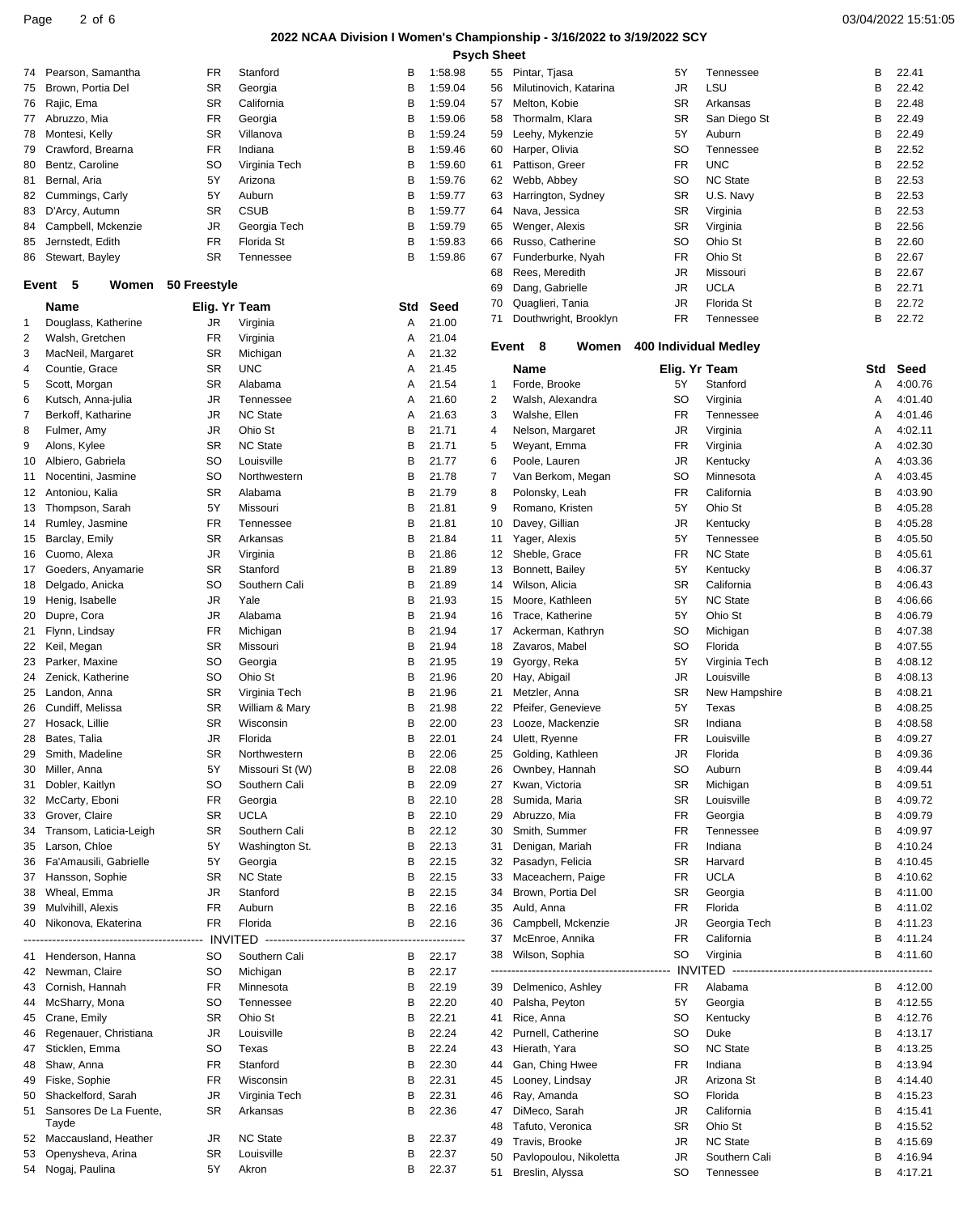### **2022 NCAA Division I Women's Championship - 3/16/2022 to 3/19/2022 SCY Psych Sheet**

|    |                        |                     |                 |                                     |         | 9     | Tiltmann, Reilly                           | FR                      | Virginia                        | в      | 1:43.53        |
|----|------------------------|---------------------|-----------------|-------------------------------------|---------|-------|--------------------------------------------|-------------------------|---------------------------------|--------|----------------|
|    | Event 9                | Women 100 Butterfly |                 |                                     |         | 10    | Peplowski, Anna                            | <b>FR</b>               | Indiana                         | B      | 1:43.53        |
|    | Name                   | Elig. Yr Team       |                 | Std                                 | Seed    | 11    | Nordin, Emma                               | 5Y                      | Arizona St                      | в      | 1:43.76        |
| 1  | Huske, Victoria        | <b>FR</b>           | Stanford        | Α                                   | 49.43   | 12    | Pash, Kelly                                | JR                      | Texas                           | в      | 1:43.83        |
| 2  | MacNeil, Margaret      | <b>SR</b>           | Michigan        | Α                                   | 49.74   | 13    | Hosack, Lillie                             | <b>SR</b>               | Wisconsin                       | В      | 1:43.84        |
|    |                        | JR                  | Virginia        |                                     |         | 14    | Foley, Sarah                               | <b>SO</b>               | Duke                            | В      | 1:43.85        |
| 3  | Douglass, Katherine    |                     |                 | A                                   | 49.86   | 15    | Dupre, Cora                                | JR                      | Alabama                         | В      | 1:43.93        |
| 4  | Walshe, Ellen          | FR                  | Tennessee       | A                                   | 50.24   | 16    | Atkinson, Emma                             | <b>SO</b>               | Virginia Tech                   | В      | 1:44.25        |
| 5  | Sticklen, Emma         | SO                  | Texas           | Α                                   | 50.76   | 17    | Tankersley, Morgan                         | <b>SR</b>               | Stanford                        | В      | 1:44.28        |
| 6  | Alons, Kylee           | <b>SR</b>           | <b>NC State</b> | A                                   | 50.82   |       |                                            |                         |                                 |        |                |
| 7  | Albiero, Gabriela      | <b>SO</b>           | Louisville      | A                                   | 50.90   | 18    | Motekaitis, Mia                            | JR                      | California                      | В      | 1:44.48        |
| 8  | Bray, Olivia           | <b>SO</b>           | Texas           | B                                   | 51.03   | 19    | Ruck, Taylor                               | JR                      | Stanford                        | В      | 1:44.53        |
| 9  | White, Rhyan           | <b>SR</b>           | Alabama         | в                                   | 51.19   | 20    | Laning, Erica                              | 5Y                      | Arizona St                      | В      | 1:44.61        |
| 10 | Rothrock, Gertrude     | <b>SR</b>           | Tennessee       | В                                   | 51.26   | 21    | Bates, Talia                               | JR                      | Florida                         | В      | 1:44.72        |
| 11 | Carter, Olivia         | <b>SR</b>           | Michigan        | B                                   | 51.29   | 22    | Ristic, Ella                               | <b>SO</b>               | Indiana                         | В      | 1:44.77        |
| 12 | Zenick, Katherine      | SO                  | Ohio St         | В                                   | 51.35   | 23    | Haebig, Autumn                             | 5Y                      | Nebraska                        | В      | 1:44.79        |
| 13 | Thompson, Sarah        | 5Y                  | Missouri        | в                                   | 51.38   | 24    | Hetrick, Paige                             | <b>SO</b>               | Louisville                      | В      | 1:44.80        |
| 14 | Guevara, Miriam        | <b>SR</b>           | Northwestern    | B                                   | 51.38   | 25    | Nikonova, Ekaterina                        | FR                      | Florida                         | В      | 1:44.83        |
| 15 | Ulett, Tristen         | SO                  | Louisville      | В                                   | 51.39   | 26    | Webb, Abbey                                | <b>SO</b>               | <b>NC State</b>                 | В      | 1:44.83        |
|    | Arens, Abigail         | <b>SO</b>           | <b>NC State</b> | в                                   | 51.62   | 27    | Nordmann, Lillie                           | FR                      | Stanford                        | В      | 1:44.85        |
| 16 |                        |                     |                 |                                     |         | 28    | Glass, Megan                               | JR                      | Michigan                        | В      | 1:44.87        |
| 17 | Nava, Jessica          | <b>SR</b>           | Virginia        | B                                   | 51.71   | 29    | Maier, Nicole                              | <b>SO</b>               | Miami (Ohio)                    | B      | 1:44.90        |
| 18 | Nogaj, Paulina         | 5Y                  | Akron           | в                                   | 51.76   |       |                                            | <b>FR</b>               | <b>NC State</b>                 |        | 1:44.99        |
| 19 | Jump, Mallory          | JR                  | Wisconsin       | в                                   | 51.78   | 30    | Crush, Annabel                             |                         |                                 | В      |                |
| 20 | Hayon, Arielle         | <b>FR</b>           | Rice            | B                                   | 51.82   | 31    | Spitz, Ayla                                | JR                      | California                      | В      | 1:45.11        |
| 21 | Luther, Dakota         | <b>SR</b>           | Georgia         | в                                   | 51.88   | 32    | Thomas, Martina                            | <b>SR</b>               | U.S. Navy                       | В      | 1:45.13        |
| 22 | Russo, Catherine       | <b>SO</b>           | Ohio St         | В                                   | 51.92   | 33    | Stotler, Sara                              | <b>FR</b>               | Tennessee                       | В      | 1:45.14        |
| 23 | Wheal, Emma            | JR                  | Stanford        | B                                   | 52.02   | 34    | Leehy, Mykenzie                            | 5Y                      | Auburn                          | В      | 1:45.20        |
| 24 | Brooks, Caitlin        | JR                  | Kentucky        | в                                   | 52.03   | 35    | Openysheva, Arina                          | <b>SR</b>               | Louisville                      | В      | 1:45.21        |
| 25 | Kragh, Mia             | <b>FR</b>           | California      | В                                   | 52.10   | 36    | Parker, Maxine                             | <b>SO</b>               | Georgia                         | В      | 1:45.27        |
| 26 | Beil, Mallory          | <b>SR</b>           | Tennessee       | B                                   | 52.12   | 37    | Gati, Isabella                             | <b>SR</b>               | Kentucky                        | в      | 1:45.36        |
| 27 |                        | <b>SR</b>           | <b>CSUB</b>     | в                                   | 52.13   | 38    | Pintar, Tjasa                              | 5Y                      | Tennessee                       | В      | 1:45.39        |
|    | D'Arcy, Autumn         |                     |                 |                                     |         | 39    | Delmenico, Ashley                          | <b>FR</b>               | Alabama                         | В      | 1:45.42        |
| 28 | Harter, Abigail        | <b>SO</b>           | Virginia        | В                                   | 52.15   | 40    | Nocentini, Jasmine                         | <b>SO</b>               | Northwestern                    | В      | 1:45.42        |
| 29 | Vannote, Elizabeth     | JR                  | <b>UNC</b>      | B                                   | 52.16   |       |                                            |                         |                                 |        |                |
| 30 | Watson, Sarah          | <b>SR</b>           | Akron           | B                                   | 52.20   |       |                                            |                         |                                 |        |                |
| 31 | Cuomo, Alexa           | JR                  | Virginia        | B                                   | 52.21   | 41    | Carlson, Abby                              | <b>FR</b>               | Wisconsin                       | В      | 1:45.56        |
| 32 | Theall, Olivia         | SO                  | Texas A&M       | в                                   | 52.22   | 42    | Kraus, Mariana                             | <b>SR</b>               | South Carolina                  | в      | 1:45.68        |
| 33 | Franz, Karisa          | JR                  | Virginia Tech   | в                                   | 52.23   | 43    | Roghair, Aurora                            | FR                      | Stanford                        | В      | 1:45.72        |
| 34 | Delgado, Anicka        | <b>SO</b>           | Southern Cali   | В                                   | 52.25   | 44    | Mathieu, Tylor                             | JR                      | Florida                         | B      | 1:45.89        |
| 35 | McConagha, Mackenzie   | FR                  | Wisconsin       | в                                   | 52.30   | 45    | Bathurst, Ella                             | <b>FR</b>               | Virginia                        | В      | 1:46.02        |
| 36 | Klinker, Rachel        | JR                  | California      | B                                   | 52.32   | 46    | Milutinovich, Katarina                     | <b>JR</b>               | LSU                             | в      | 1:46.05        |
| 37 | Dickinson, Callie      | <b>SR</b>           | Georgia         | в                                   | 52.33   | 47    | Cornish, Hannah                            | FR                      | Minnesota                       | В      | 1:46.09        |
|    |                        | <b>FR</b>           |                 | B                                   | 52.35   | 48    | Coetzee, Dune                              | <b>FR</b>               | Georgia                         | В      | 1:46.14        |
| 38 | Alonso, Luana          |                     | Virginia Tech   | B                                   |         |       |                                            | <b>SR</b>               | Louisville                      | в      | 1:46.21        |
| 39 | Dang, Gabrielle        | <b>JR</b>           | <b>UCLA</b>     |                                     | 52.35   | 49    | Kraus, Alena                               |                         |                                 |        |                |
|    |                        |                     |                 | ----------------------------------- |         | 50    | Hetzer, Emily                              | <b>SR</b>               | Auburn                          | В      | 1:46.24        |
|    | 40 Harrington, Sydney  | <b>SR</b>           | U.S. Navy       | В                                   | 52.36   | 51    | Pearson, Samantha                          | <b>FR</b>               | Stanford                        | в      | 1:46.34        |
|    | 41 Heimstead, Julia    | JR                  | Arizona         | R                                   | 52.37   | 52    | Williams, Liberty                          | <b>SO</b>               | Louisville                      | R      | 1:46.51        |
| 42 | Bargeron, Avery        | <b>FR</b>           | Auburn          | В                                   | 52.43   | 53    | Shaw, Anna                                 | FR                      | Stanford                        | В      | 1:46.51        |
| 43 | Jernstedt, Edith       | <b>FR</b>           | Florida St      | В                                   | 52.46   | 54    | Donohoe, Madelyn                           | JR                      | Virginia                        | В      | 1:46.63        |
| 44 | Regenauer, Christiana  | JR                  | Louisville      | В                                   | 52.51   | 55    | Cook, Elizabeth                            | FR                      | California                      | В      | 1:46.80        |
| 45 | Smith, Madeline        | <b>SR</b>           | Northwestern    | В                                   | 52.74   | 56    | Looney, Lindsay                            | JR                      | Arizona St                      | В      | 1:46.92        |
| 46 | Henig, Isabelle        | JR                  | Yale            | В                                   | 52.82   | 57    | Shackelford, Sarah                         | JR                      | Virginia Tech                   | в      | 1:47.07        |
|    | Foelske, Jade          | JR                  | Arizona St      | В                                   | 52.93   |       |                                            |                         |                                 |        |                |
| 47 | Cook, Elizabeth        | FR                  | California      | В                                   | 52.94   | Event | -11<br>Women                               | <b>100 Breaststroke</b> |                                 |        |                |
| 48 |                        |                     |                 |                                     |         |       |                                            |                         |                                 |        |                |
| 49 | Kraus, Alena           | <b>SR</b>           | Louisville      | В                                   | 52.94   |       | <b>Name</b>                                | Elig. Yr Team           |                                 | Std    | Seed           |
| 50 | Funderburke, Nyah      | FR                  | Ohio St         | В                                   | 53.05   | 1     | Hansson, Sophie                            | <b>SR</b>               | <b>NC State</b>                 | Α      | 56.72          |
| 51 | Lindner, Sophie        | <b>SR</b>           | <b>UNC</b>      | В                                   | 53.21   | 2     | Wenger, Alexis                             | <b>SR</b>               | Virginia                        | Α      | 56.76          |
| 52 | Arky, Natalie          | JR                  | Denver          | В                                   | 53.27   | 3     | Dobler, Kaitlyn                            | SO                      | Southern Cali                   | Α      | 57.31          |
| 53 | Kutsch, Anna-julia     | JR                  | Tennessee       | В                                   | 53.31   | 4     | Elendt, Anna                               | SO                      | Texas                           | A      | 57.35          |
| 54 | Waldrep, Ellie         | FR                  | Auburn          | В                                   | 53.40   | 5     | McSharry, Mona                             | SO                      | Tennessee                       | Α      | 57.46          |
| 55 | Mulvihill, Alexis      | FR                  | Auburn          | В                                   | 53.51   | 6     | Bach, Hannah                               | JR                      | Ohio St                         | Α      | 57.61          |
| 56 | Liberto, Morgan        | <b>SR</b>           | Alabama         | В                                   | 53.70   | 7     | Wiseman, Avery                             | <b>FR</b>               | Alabama                         | Α      | 57.79          |
|    |                        |                     |                 |                                     |         | 8     | Podmanikova, Andrea                        | SR                      | <b>NC State</b>                 | Α      | 57.90          |
|    | 10<br>Women<br>Event   | 200 Freestyle       |                 |                                     |         | 9     | Hartman, Zoie                              | JR                      | Georgia                         | Α      | 58.35          |
|    |                        |                     |                 |                                     |         |       |                                            | <b>SR</b>               |                                 |        |                |
|    | Name                   | Elig. Yr Team       |                 | Std                                 | Seed    | 10    | Vovk, Tara                                 |                         | Northwestern                    | В      | 58.52          |
| 1  | Thomas, Lia            | 5Υ                  | Penn            | A                                   | 1:41.93 | 11    | Sim, Letitia                               | <b>FR</b>               | Michigan                        | В      | 58.76          |
| 2  | Ivey, Isabel           | <b>SR</b>           | California      | A                                   | 1:42.29 | 12    | Angus, Sophie                              | <b>SR</b>               | Northwestern                    | В      | 58.78          |
| 3  | Stepanek, Chloe        | <b>SO</b>           | Texas A&M       | A                                   | 1:42.40 | 13    | Herrmann, Vanessa                          | <b>SR</b>               | Arkansas                        | B      | 58.85          |
| 4  | Transom, Laticia-Leigh | <b>SR</b>           | Southern Cali   | A                                   | 1:42.49 | 14    | Petkova, Diana                             | SO                      | Alabama                         | В      | 59.01          |
| 5  |                        | <b>SR</b>           | Kentucky        | A                                   | 1:42.62 | 15    | Kucheran, Nina                             | SR                      | Florida St                      | в      | 59.02          |
|    |                        |                     |                 |                                     |         |       |                                            |                         |                                 |        |                |
|    | Gaines, Riley          |                     |                 |                                     |         | 16    | Panitz, Josephine                          | JR                      | Ohio St                         | В      | 59.05          |
| 6  | Mrozinski, Julia       | FR                  | Tennessee       | В                                   | 1:43.21 | 17    | Brunzell, Hannah                           | JR                      | Northwestern                    | В      | 59.11          |
| 7  | Douthwright, Brooklyn  | FR                  | Tennessee       | В                                   | 1:43.45 |       |                                            |                         |                                 |        |                |
| 8  | Fulmer, Amy            | JR                  | Ohio St         | в                                   | 1:43.46 | 18    | Maccausland, Heather<br>19 Thormalm, Klara | JR<br>SR                | <b>NC State</b><br>San Diego St | В<br>В | 59.15<br>59.18 |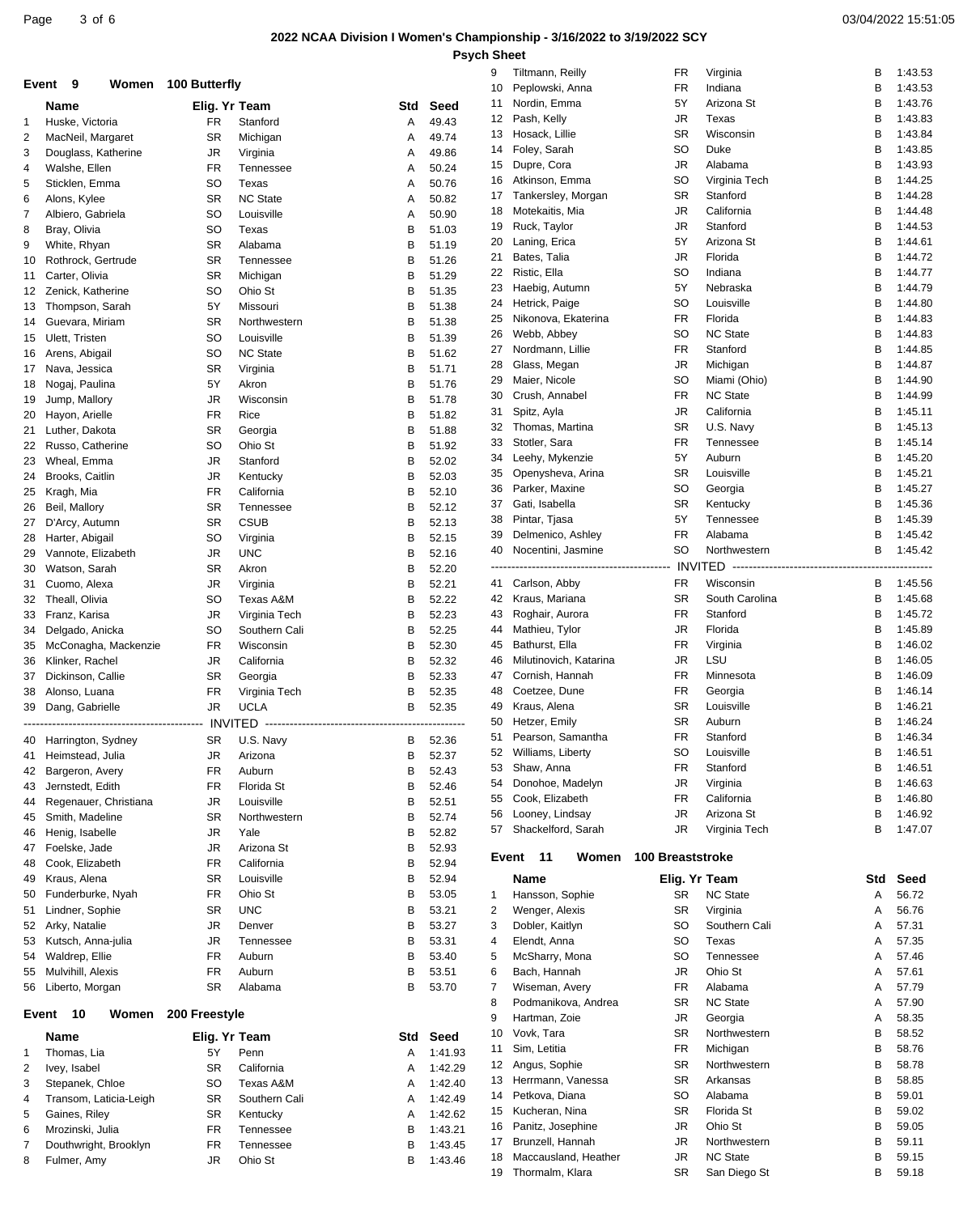Page  $4$  of  $6$ 

# 2022 NCAA Division I Women's Championship - 3/16/2022 to 3/19/2022 SCY

|    |                      |                       |                 |     |         | Psych S        |
|----|----------------------|-----------------------|-----------------|-----|---------|----------------|
| 20 | Kennett, Bryony      | <b>SO</b>             | Texas A&M       | В   | 59.23   | 4:             |
| 21 | Evans, Angharad      | <b>FR</b>             | Georgia         | В   | 59.30   | 4 <sub>1</sub> |
| 22 | Crawford, Brearna    | <b>FR</b>             | Indiana         | В   | 59.32   | 4 <sup>1</sup> |
| 23 | Lezer, Emma          | JR.                   | Minnesota       | B   | 59.33   | 4(             |
| 24 | Makarova, Anastasia  | <b>FR</b>             | Auburn          | В   | 59.36   | $\overline{4}$ |
| 25 | Peplowski, Noelle    | <b>SR</b>             | Indiana         | B   | 59.43   | 4i             |
| 26 | Raab, Allison        | <b>SR</b>             | Stanford        | B   | 59.49   | 4 <sup>1</sup> |
| 27 | Keating, Anna        | SO                    | Virginia        | B   | 59.60   | 5 <sub>0</sub> |
| 28 | Wright, Cathrine     | <b>SR</b>             | Alabama         | В   | 59.61   | 5              |
| 29 | Steward, Katherine   | <b>SR</b>             | Kansas          | B   | 59.62   | 5.             |
| 30 | Neser, Jade          | <b>SR</b>             | Arizona         | В   | 59.63   | 5              |
| 31 | Grover, Claire       | <b>SR</b>             | <b>UCLA</b>     | B   | 59.64   | 5              |
| 32 | Friesen, Morgan      | 5Y                    | Louisville      | В   | 59.64   | 5              |
| 33 | Odgers, Isabelle     | <b>SR</b>             | Southern Cali   | B   | 59.72   | 5 <sub>0</sub> |
| 34 | Rajic, Ema           | <b>SR</b>             | California      | В   | 59.72   | 5              |
| 35 | Astashkina, Mariia   | <b>SR</b>             | Louisville      | В   | 59.74   | 5 <sub>i</sub> |
| 36 | depolo, Donna        | <b>SR</b>             | Nevada          | в   | 59.84   |                |
| 37 | Wheeler, Kaylee      | <b>SR</b>             | Louisville      | B   | 59.84   | Е              |
|    | 38 Cummings, Carly   | 5Y                    | Auburn          | B   | 59.87   |                |
|    |                      |                       |                 |     |         | $\mathbf{1}$   |
| 39 | Chue, Christie       | <b>FR</b>             | Florida Int'l   | B   | 59.88   | 2              |
| 40 | Dellatorre, Danielle | 5Y                    | Georgia         | В   | 59.89   | 3              |
| 41 | Mathews, Janessa     | SO                    | Ohio St         | B   | 59.90   | $\overline{4}$ |
| 42 | Silvestri, Jenna     | <b>SR</b>             | Wisconsin       | B   | 59.96   | 5              |
| 43 | Poole, Julia         | 5Y                    | <b>NC State</b> | В   | 1:00.48 | 6              |
|    |                      |                       |                 |     |         | $\overline{7}$ |
|    | Event<br>12<br>Women | <b>100 Backstroke</b> |                 |     |         | 8              |
|    | <b>Name</b>          | Elig. Yr Team         |                 | Std | Seed    | 9              |
| 1  | Smith, Regan         | FR.                   | Stanford        | A   | 49.23   | 1(             |
| 2  | Berkoff, Katharine   | JR                    | <b>NC State</b> | A   | 49.41   | $1^{\circ}$    |
| 3  | Walsh, Gretchen      | <b>FR</b>             | Virginia        | A   | 49.71   | 1 <sup>1</sup> |
| 4  | White, Rhyan         | <b>SR</b>             | Alabama         | A   | 50.15   | 1:             |
| 5  | Tiltmann, Reilly     | <b>FR</b>             | Virginia        | A   | 50.42   | 1.             |
| G  | Rray Olivia          | SO.                   | Tavee           | Δ   | 50.87   | 1!             |

| ے  | DUNUH, NATIAHIU                 | u۱        | ouale                | $\sqrt{ }$ | 49.4 I |
|----|---------------------------------|-----------|----------------------|------------|--------|
| 3  | Walsh, Gretchen                 | <b>FR</b> | Virginia             | Α          | 49.71  |
| 4  | White, Rhyan                    | SR        | Alabama              | Α          | 50.15  |
| 5  | Tiltmann, Reilly                | <b>FR</b> | Virginia             | A          | 50.42  |
| 6  | Bray, Olivia                    | SO        | Texas                | A          | 50.87  |
| 7  | Stadden, Isabelle               | SO        | California           | В          | 51.00  |
| 8  | Ruck, Taylor                    | JR        | Stanford             | В          | 51.21  |
| 9  | Thompson, Sarah                 | 5Y        | Missouri             | В          | 51.35  |
| 10 | Bacon, Phoebe                   | SO        | Wisconsin            | B          | 51.38  |
| 11 | Brooks, Caitlin                 | JR        | Kentucky             | В          | 51.46  |
| 12 | Countie, Grace                  | <b>SR</b> | <b>UNC</b>           | B          | 51.54  |
| 13 | Bernal, Aria                    | 5Υ        | Arizona              | В          | 51.59  |
| 14 | Funderburke, Nyah               | <b>FR</b> | Ohio St              | B          | 51.62  |
| 15 | Cook, Julia                     | SR        | Texas                | В          | 51.62  |
| 16 | Rees, Meredith                  | JR        | Missouri             | В          | 51.63  |
| 17 | Lindner, Sophie                 | SR        | <b>UNC</b>           | B          | 51.75  |
| 18 | Crane, Emily                    | SR        | Ohio St              | В          | 51.79  |
| 19 | Sheridan, Calypso               | 5Y        | Southern Cali        | в          | 51.79  |
| 20 | Muzzy, Emma                     | SR        | <b>NC State</b>      | В          | 51.82  |
| 21 | Sansores De La Fuente,<br>Tayde | SR        | Arkansas             | в          | 51.83  |
| 22 | McConagha, Mackenzie            | FR        | Wisconsin            | в          | 51.91  |
| 23 | McKenna, Kacey                  | <b>FR</b> | Indiana              | В          | 51.93  |
| 24 | Nordmann, Lucie                 | JR        | Stanford             | в          | 51.93  |
| 25 | Fuller, Josephine               | <b>FR</b> | Tennessee            | B          | 52.00  |
| 26 | Pattison, Greer                 | FR        | <b>UNC</b>           | В          | 52.05  |
| 27 | Waldrep, Ellie                  | <b>FR</b> | Auburn               | В          | 52.07  |
| 28 | Platts, Daisy                   | SR        | <b>Bowling Green</b> | В          | 52.13  |
| 29 | Atkinson, Emma                  | SO        | Virginia Tech        | в          | 52.15  |
| 30 | Lee, Meghan                     | SO        | Auburn               | В          | 52.18  |
| 31 | Schobel, Marie                  | SR        | Penn St              | в          | 52.22  |
| 32 | Hetrick, Paige                  | SO        | Louisville           | B          | 52.22  |
| 33 | Peplowski, Anna                 | FR        | Indiana              | В          | 52.38  |
| 34 | Owens, Kaitlyn                  | <b>FR</b> | Texas A&M            | В          | 52.42  |
| 35 | Reznicek, Jenna                 | <b>FR</b> | Brown                | В          | 52.43  |
| 36 | Quaglieri, Tania                | JR        | Florida St           | В          | 52.45  |
| 37 | Pulido, Celia                   | <b>FR</b> | SIUC (W)             | В          | 52.46  |
| 38 | Newman, Mara                    | SR        | Wisconsin            | B          | 52.46  |
| 39 | Harper, Olivia                  | SO        | Tennessee            | B          | 52.47  |
|    |                                 |           |                      |            |        |
| 40 | Crisera, Alexandra              | JR        | Stanford             | В          | 52.53  |
| 41 | Sorenson, Sophia                | SR        | Kentucky             | в          | 52.55  |
| 42 | Melton, Kobie                   | SR        | Arkansas             | В          | 52.72  |

| 2            | Stadden, Isabelle                      | SO              | California                   | A      | 1:49.51              |
|--------------|----------------------------------------|-----------------|------------------------------|--------|----------------------|
| 1            | Smith, Regan                           | <b>FR</b>       | Stanford                     | Α      | 1:48.91              |
|              | Name                                   | Elig. Yr Team   |                              | Std    | Seed                 |
|              | Event<br>16<br>Women                   | 200 Backstroke  |                              |        |                      |
| 46           | Golding, Kathleen                      | JR              | Florida                      | В      | 16:27.95             |
| 45           | Maceachern, Paige                      | <b>FR</b>       | <b>UCLA</b>                  | В      | 16:22.99             |
| 43<br>44     | Tafuto, Veronica<br>Buroker, Catherine | SR<br>JR        | Ohio St<br>Penn              | В<br>В | 16:19.60<br>16:21.17 |
|              | 42 Fabian, Fanni                       | <b>FR</b>       | California                   | В      | 16:19.56             |
| 41           | Tankersley, Morgan                     | SR              | Stanford                     | В      | 16:17.82             |
| 40           | Hetzer, Emily                          | SR              | Auburn                       | В      | 16:17.76             |
|              |                                        |                 |                              |        |                      |
| 38<br>39     | Degeorge, Leah<br>DiMeco, Sarah        | SO<br>JR        | California                   | в<br>В | 16:15.48<br>16:16.47 |
| 37           | Bauer, Elise                           | SO              | Florida<br>Florida           | в      | 16:14.91             |
| 36           | Auld, Anna                             | <b>FR</b>       | Florida                      | в      | 16:14.76             |
| 35           | Knisely, Brooke                        | SO              | <b>UNC Wilmington</b>        | В      | 16:14.31             |
| 34           | Palsha, Peyton                         | 5Υ              | Georgia                      | В      | 16:13.64             |
| 32<br>33     | Mathieu, Tylor<br>Hierath, Yara        | JR<br>SO        | Florida<br><b>NC State</b>   | В<br>В | 16:13.39<br>16:13.54 |
| 31           | Braun, Elle                            | SO              | Wisconsin                    | В      | 16:13.38             |
| 30           | Sims, Kaitlynn                         | JR              | Michigan                     | В      | 16:13.30             |
| 29           | Preble, Averee                         | JR              | Auburn                       | в      | 16:12.83             |
| 28           | Stege, Rachel                          | <b>FR</b>       | Georgia                      | в      | 16:12.60             |
| 26<br>27     | Smith, Summer<br>Travis, Brooke        | FR<br>JR        | Tennessee<br><b>NC State</b> | В<br>в | 16:11.59<br>16:11.88 |
| 25           | Laning, Erica                          | 5Y              | Arizona St                   | В      | 16:11.32             |
| 24           | Drumm, Megan                           | SO              | Kentucky                     | В      | 16:11.14             |
| 23           | Ackerman, Kathryn                      | SO              | Michigan                     | В      | 16:10.72             |
| 22           | Shanley, Kathryn                       | <b>FR</b>       | Michigan                     | В      | 16:10.40             |
| 20<br>21     | Denigan, Mariah<br>Lindorfer, Alivia   | <b>FR</b><br>JR | Indiana<br>Wisconsin         | В<br>В | 16:08.80<br>16:08.84 |
| 19           | Ecker, Emily                           | SO              | Wisconsin                    | в      | 16:07.15             |
| 18           | Kalandadze, Anna                       | JR              | Penn                         | в      | 16:07.13             |
| 17           | Donohoe, Madelyn                       | JR              | Virginia                     | В      | 16:03.28             |
| 16           | Breslin, Alyssa                        | SO              | Tennessee                    | в      | 16:03.12             |
| 15           | Roghair, Aurora<br>Weyant, Emma        | <b>FR</b>       | Virginia                     | В      | 16:01.55<br>16:02.51 |
| 13<br>14     | Geringer, Maya                         | SO<br><b>FR</b> | Ohio St<br>Stanford          | В<br>в | 16:01.30             |
| 12           | Travis, Chase                          | SO              | Virginia Tech                | В      | 16:00.54             |
| 11           | Pfeifer, Genevieve                     | 5Y              | Texas                        | В      | 16:00.28             |
| 10           | Gan, Ching Hwee                        | <b>FR</b>       | Indiana                      | В      | 15:53.81             |
| 8<br>9       | McCulloh, Abigail<br>Sullivan, Erica   | <b>FR</b>       | Georgia<br>Texas             | Α<br>В | 15:51.96<br>15:53.80 |
| 7            | McMahon, Kensey                        | SR<br><b>FR</b> | Alabama                      | A      | 15:51.71             |
| 6            | Mull, Lola                             | SO              | Northwestern                 | Α      | 15:51.38             |
| 5            | Pennington, Caroline                   | <b>FR</b>       | Southern Cali                | Α      | 15:48.69             |
| 4            | McKenna, Paige                         | <b>FR</b>       | Wisconsin                    | A      | 15:47.31             |
| 2<br>3       | Williams, Liberty<br>Nordin, Emma      | SO<br>5Υ        | Louisville<br>Arizona St     | A<br>A | 15:43.21<br>15:47.15 |
| $\mathbf{1}$ | Stege, Kristen                         | JR              | Tennessee                    | A      | 15:42.37             |
|              | <b>Name</b>                            | Elig. Yr Team   |                              | Std    | Seed                 |
|              | Event<br>15<br>Women                   | 1650 Freestyle  |                              |        |                      |
| 58           | Gorecka, Weronika                      | JR              | Akron                        | в      | 53.65                |
| 57           | Salcutan, Tatiana                      | SO              | Louisville                   | В      | 53.62                |
| 56           | Stewart, Bayley<br>Henderson, Hanna    | SO              | Southern Cali                | В      | 53.54                |
| 54<br>55     | Fa'Amausili, Gabrielle                 | 5Y<br>SR        | Georgia<br>Tennessee         | В<br>В | 53.24<br>53.47       |
| 53           | Montesi, Kelly                         | SR              | Villanova                    | В      | 53.23                |
| 52           | Herren, Parker                         | SR              | Kentucky                     | В      | 53.19                |
| 51           | Guevara, Miriam                        | SR              | Northwestern                 | в      | 53.18                |
| 49<br>50     | Lagrand, Susan<br>Murdock, Justine     | SR<br>FR        | Oakland<br>Northwestern      | В<br>в | 53.08<br>53.09       |
| 48           | Barzelay, Aviv                         | <b>FR</b>       | Texas A&M                    | в      | 53.06                |
| 47           | Liberto, Morgan                        | SR              | Alabama                      | В      | 52.99                |
| 46           | McCarty, Eboni                         | <b>FR</b>       | Georgia                      | В      | 52.96                |
| 44<br>45     | Bentz, Caroline<br>Arky, Natalie       | SO<br>JR        | Virginia Tech<br>Denver      | В<br>В | 52.81<br>52.96       |
| 43           | Lepisova, Emma                         | JR              | Northwestern                 | В      | 52.72                |
|              |                                        |                 |                              |        |                      |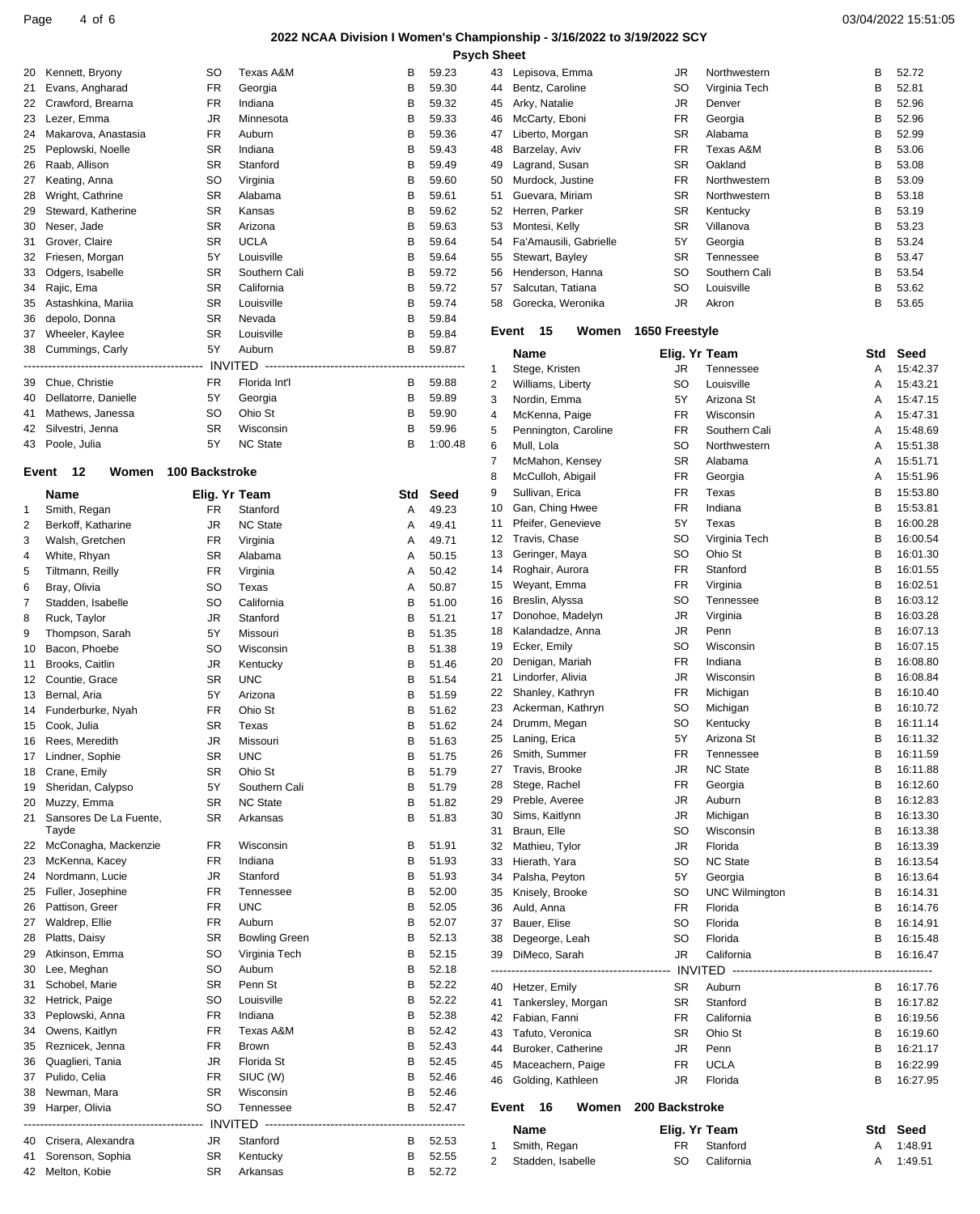#### Page 5 of 6 03/04/2022 15:51:05

#### **2022 NCAA Division I Women's Championship - 3/16/2022 to 3/19/2022 SCY Psych Sheet**

| 3              |                        |                     |                      |     |         |    |                        |                  |                                          |     |         |
|----------------|------------------------|---------------------|----------------------|-----|---------|----|------------------------|------------------|------------------------------------------|-----|---------|
|                | White, Rhyan           | SR                  | Alabama              | Α   | 1:49.73 | 20 | Flynn, Lindsay         | FR               | Michigan                                 | В   | 47.90   |
| 4              | Ruck, Taylor           | JR                  | Stanford             | Α   | 1:49.73 | 21 | Dupre, Cora            | JR               | Alabama                                  | В   | 47.91   |
| 5              | Bacon, Phoebe          | <b>SO</b>           | Wisconsin            | Α   | 1:50.48 | 22 | Mrozinski, Julia       | <b>FR</b>        | Tennessee                                | В   | 47.92   |
| 6              | Tiltmann, Reilly       | FR                  | Virginia             | Α   | 1:50.49 | 23 | Bates, Talia           | <b>JR</b>        | Florida                                  | В   | 47.96   |
|                |                        |                     |                      |     |         |    |                        |                  |                                          |     |         |
| 7              | Muzzy, Emma            | <b>SR</b>           | <b>NC State</b>      | В   | 1:50.62 | 24 | Hosack, Lillie         | <b>SR</b>        | Wisconsin                                | В   | 48.03   |
| 8              | Atkinson, Emma         | <b>SO</b>           | Virginia Tech        | В   | 1:50.64 | 25 | Cornish, Hannah        | <b>FR</b>        | Minnesota                                | В   | 48.21   |
| 9              | Brooks, Caitlin        | JR                  | Kentucky             | в   | 1:50.73 | 26 | Shaw, Anna             | <b>FR</b>        | Stanford                                 | В   | 48.24   |
| 10             | Nordmann, Lucie        | <b>JR</b>           | Stanford             | В   | 1:51.16 | 27 | Openysheva, Arina      | <b>SR</b>        | Louisville                               | В   | 48.26   |
|                |                        |                     |                      |     |         |    |                        |                  |                                          |     |         |
| 11             | Sorenson, Sophia       | <b>SR</b>           | Kentucky             | в   | 1:52.11 | 28 | Nikonova, Ekaterina    | <b>FR</b>        | Florida                                  | В   | 48.28   |
| 12             | Ulett, Ryenne          | FR                  | Louisville           | в   | 1:52.58 | 29 | Shackelford, Sarah     | <b>JR</b>        | Virginia Tech                            | В   | 48.32   |
| 13             | Liberto, Morgan        | <b>SR</b>           | Alabama              | в   | 1:52.63 | 30 | Fiske, Sophie          | FR               | Wisconsin                                | В   | 48.33   |
|                |                        |                     |                      |     |         |    |                        |                  |                                          |     |         |
| 14             | Lindner, Sophie        | <b>SR</b>           | <b>UNC</b>           | B   | 1:52.67 | 31 | Pintar, Tjasa          | 5Y               | Tennessee                                | В   | 48.37   |
| 15             | Moore, Kathleen        | 5Y                  | <b>NC State</b>      | в   | 1:52.68 | 32 | Rumley, Jasmine        | <b>FR</b>        | Tennessee                                | В   | 48.41   |
| 16             | Hetrick, Paige         | <b>SO</b>           | Louisville           | в   | 1:52.84 | 33 | Milutinovich, Katarina | JR               | LSU                                      | В   | 48.41   |
| 17             | Lee, Meghan            | <b>SO</b>           | Auburn               | в   | 1:53.00 | 34 | Melton, Kobie          | <b>SR</b>        | Arkansas                                 | В   | 48.42   |
|                |                        |                     |                      |     |         |    |                        |                  |                                          |     |         |
| 18             | Peplowski, Anna        | <b>FR</b>           | Indiana              | в   | 1:53.04 | 35 | Newman, Claire         | <b>SO</b>        | Michigan                                 | B   | 48.43   |
| 19             | Kraus, Mariana         | <b>SR</b>           | South Carolina       | в   | 1:53.11 | 36 | Crush, Annabel         | <b>FR</b>        | <b>NC State</b>                          | В   | 48.44   |
| 20             | Montesi, Kelly         | <b>SR</b>           | Villanova            | в   | 1:53.25 | 37 | Henderson, Hanna       | <b>SO</b>        | Southern Cali                            | В   | 48.44   |
|                | Lepisova, Emma         | JR                  | Northwestern         | в   | 1:53.32 | 38 | Regenauer, Christiana  | <b>JR</b>        | Louisville                               | в   | 48.44   |
| 21             |                        |                     |                      |     |         |    |                        |                  |                                          |     |         |
| 22             | Arky, Natalie          | JR                  | Denver               | в   | 1:53.37 |    |                        |                  | INVITED -------------------------------- |     |         |
| 23             | Spitz, Ayla            | JR                  | California           | В   | 1:53.38 | 39 | Miller, Anna           | 5Y               | Missouri St (W)                          | В   | 48.45   |
| 24             | Bentz, Caroline        | SO                  | Virginia Tech        | В   | 1:53.41 | 40 | Kennett, Bryony        | <b>SO</b>        | Texas A&M                                | В   | 48.47   |
| 25             | Bathurst, Ella         | FR                  |                      | в   | 1:53.42 |    |                        |                  |                                          |     |         |
|                |                        |                     | Virginia             |     |         | 41 | Parker, Maxine         | <b>SO</b>        | Georgia                                  | В   | 48.48   |
| 26             | Pasadyn, Felicia       | <b>SR</b>           | Harvard              | В   | 1:53.58 | 42 | Rothrock, Gertrude     | <b>SR</b>        | Tennessee                                | В   | 48.48   |
| 27             | Murdock, Justine       | <b>FR</b>           | Northwestern         | В   | 1:53.62 | 43 | Grover, Claire         | <b>SR</b>        | <b>UCLA</b>                              | В   | 48.52   |
| 28             | Lagrand, Susan         | <b>SR</b>           | Oakland              | в   | 1:53.66 |    |                        |                  |                                          |     |         |
|                |                        |                     |                      |     |         | 44 | Goeders, Anyamarie     | <b>SR</b>        | Stanford                                 | В   | 48.53   |
| 29             | Pearson, Samantha      | FR                  | Stanford             | в   | 1:53.67 | 45 | Delgado, Anicka        | <b>SO</b>        | Southern Cali                            | В   | 48.56   |
| 30             | Fuller, Josephine      | FR                  | Tennessee            | В   | 1:53.68 | 46 | Douthwright, Brooklyn  | <b>FR</b>        | Tennessee                                | В   | 48.58   |
| 31             | Barzelay, Aviv         | FR                  | Texas A&M            | в   | 1:53.77 | 47 | Webb, Abbey            | <b>SO</b>        | <b>NC State</b>                          | B   | 48.64   |
| 32             | Crisera, Alexandra     | JR                  | Stanford             | в   | 1:53.81 |    |                        |                  |                                          |     |         |
|                |                        |                     |                      |     |         | 48 | Watson, Sarah          | <b>SR</b>        | Akron                                    | В   | 48.70   |
| 33             | Rees, Meredith         | JR                  | Missouri             | В   | 1:53.82 | 49 | Wheal, Emma            | <b>JR</b>        | Stanford                                 | В   | 48.70   |
| 34             | Stewart, Bayley        | <b>SR</b>           | Tennessee            | B   | 1:53.82 | 50 | Maier, Nicole          | <sub>SO</sub>    | Miami (Ohio)                             | B   | 48.71   |
| 35             | Newman, Mara           | <b>SR</b>           | Wisconsin            | в   | 1:53.85 | 51 | Barclay, Emily         | <b>SR</b>        | Arkansas                                 | В   | 48.71   |
|                |                        |                     |                      |     |         |    |                        |                  |                                          |     |         |
| 36             | Gorecka, Weronika      | JR                  | Akron                | в   | 1:53.89 | 52 | Cuomo, Alexa           | <b>JR</b>        | Virginia                                 | В   | 48.74   |
| 37             | Herren, Parker         | <b>SR</b>           | Kentucky             | в   | 1:53.96 | 53 | Leehy, Mykenzie        | 5Y               | Auburn                                   | В   | 48.86   |
| 38             | Salcutan, Tatiana      | SO                  | Louisville           | В   | 1:53.97 | 54 | Cook, Julia            | <b>SR</b>        | Texas                                    | В   | 48.86   |
|                |                        |                     |                      |     |         |    |                        |                  |                                          |     |         |
|                |                        |                     |                      |     |         | 55 | Fa'Amausili, Gabrielle | 5Y               | Georgia                                  | В   | 48.88   |
| 39             | Cook, Julia            | SR.                 | Texas                | В   | 1:54.01 | 56 | Keil, Megan            | <b>SR</b>        | Missouri                                 | В   | 48.88   |
| 40             | McEnroe, Annika        | <b>FR</b>           | California           | В   | 1:54.05 | 57 | Kutsch, Anna-julia     | <b>JR</b>        | Tennessee                                | В   | 48.92   |
| 41             | Pulido, Celia          | <b>FR</b>           | SIUC (W)             | в   | 1:54.26 | 58 | Glass, Megan           | <b>JR</b>        | Michigan                                 | В   | 48.97   |
|                |                        |                     |                      |     |         |    |                        |                  |                                          |     |         |
|                |                        |                     |                      | в   | 1:54.37 | 59 | Larson, Chloe          | 5Y               | Washington St.                           | В   | 49.02   |
| 42             | Schobel, Marie         | <b>SR</b>           | Penn St              |     |         |    |                        |                  |                                          |     | 49.02   |
| 43             | Bernal, Aria           | 5Y                  | Arizona              | в   | 1:54.43 | 60 | Ristic, Ella           | <sub>SO</sub>    | Indiana                                  | В   |         |
|                |                        |                     |                      |     |         |    |                        |                  |                                          |     |         |
| 44             | Waldrep, Ellie         | <b>FR</b>           | Auburn               | в   | 1:54.67 | 61 | Landon, Anna           | <b>SR</b>        | Virginia Tech                            | В   | 49.04   |
|                | 45 Zavaros, Mabel      | SO                  | Florida              | В   | 1:54.95 | 62 | Haebig, Autumn         | 5Y               | Nebraska                                 | В   | 49.09   |
| 46             | Platts, Daisy          | SR                  | <b>Bowling Green</b> | В   | 1:55.01 | 63 | Mulvihill, Alexis      | FR               | Auburn                                   | В   | 49.28   |
| 47             | Wilson, Sophia         | <b>SO</b>           | Virginia             | B   | 1:55.55 | 64 | Sansores De La Fuente, | <b>SR</b>        | Arkansas                                 | В   | 49.29   |
|                |                        |                     |                      |     |         |    | Tayde                  |                  |                                          |     |         |
| 48             | Pattison, Greer        | FR                  | <b>UNC</b>           | В   | 1:55.84 |    |                        |                  |                                          |     |         |
| 49             | Motekaitis, Mia        | JR                  | California           | B   | 1:55.95 | 65 | Alons, Kylee           | <b>SR</b>        | <b>NC State</b>                          | В   | 49.34   |
| 50             | Metzler, Anna          | <b>SR</b>           | New Hampshire        | В   | 1:56.41 | 66 | Crane, Emily           | <b>SR</b>        | Ohio St                                  | В   | 49.37   |
| 51             | Wilson, Alicia         | SR                  | California           | В   | 1:56.61 |    |                        |                  |                                          |     |         |
|                |                        |                     |                      |     |         |    | 18<br>Event<br>Women   | 200 Breaststroke |                                          |     |         |
| Event          | - 17                   | Women 100 Freestyle |                      |     |         |    |                        |                  |                                          |     |         |
|                |                        |                     |                      |     |         |    | Name                   | Elig. Yr Team    |                                          | Std | Seed    |
|                | Name                   | Elig. Yr Team       |                      | Std | Seed    | 1  | Douglass, Katherine    | JR               | Virginia                                 | Α   | 2:03.14 |
|                |                        |                     |                      |     |         | 2  | Hansson, Sophie        | <b>SR</b>        | <b>NC State</b>                          | Α   | 2:03.75 |
| $\mathbf 1$    | Walsh, Gretchen        | FR.                 | Virginia             | Α   | 46.86   |    |                        |                  |                                          |     |         |
| $\overline{2}$ | Berkoff, Katharine     | JR                  | <b>NC State</b>      | Α   | 46.89   | 3  | Elendt, Anna           | <sub>SO</sub>    | Texas                                    | Α   | 2:03.92 |
| 3              | Huske, Victoria        | FR                  | Stanford             | Α   | 47.04   | 4  | Nelson, Margaret       | JR               | Virginia                                 | Α   | 2:04.95 |
|                |                        |                     |                      |     |         | 5  | Wiseman, Avery         | <b>FR</b>        | Alabama                                  | Α   | 2:05.46 |
| 4              | MacNeil, Margaret      | SR                  | Michigan             | Α   | 47.10   | 6  | Davey, Gillian         | JR               | Kentucky                                 | Α   | 2:06.21 |
| 5              | Transom, Laticia-Leigh | <b>SR</b>           | Southern Cali        | В   | 47.21   |    |                        |                  |                                          |     |         |
| 6              | Scott, Morgan          | <b>SR</b>           | Alabama              | в   | 47.32   | 7  | Hartman, Zoie          | <b>JR</b>        | Georgia                                  | Α   | 2:06.27 |
| 7              | Zenick, Katherine      | SO                  | Ohio St              | В   | 47.40   | 8  | Odgers, Isabelle       | <b>SR</b>        | Southern Cali                            | Α   | 2:06.42 |
|                |                        |                     |                      |     |         | 9  | Dobler, Kaitlyn        | <sub>SO</sub>    | Southern Cali                            | Α   | 2:06.56 |
| 8              | Fulmer, Amy            | JR                  | Ohio St              | B   | 47.46   |    |                        |                  |                                          |     |         |
| 9              | Ivey, Isabel           | SR                  | California           | в   | 47.53   | 10 | Foley, Sarah           | <b>SO</b>        | Duke                                     | В   | 2:06.63 |
| 10             | Thomas, Lia            | 5Y                  | Penn                 | в   | 47.63   | 11 | Podmanikova, Andrea    | <b>SR</b>        | <b>NC State</b>                          | В   | 2:06.78 |
| 11             | Antoniou, Kalia        | SR                  | Alabama              | В   | 47.67   | 12 | Crawford, Brearna      | <b>FR</b>        | Indiana                                  | В   | 2:06.86 |
|                |                        |                     |                      |     |         | 13 | Sheridan, Calypso      | 5Y               | Southern Cali                            | В   | 2:06.97 |
| 12             | Albiero, Gabriela      | SO                  | Louisville           | B   | 47.67   |    |                        |                  |                                          |     |         |
| 13             | Petkova, Diana         | SO                  | Alabama              | В   | 47.69   | 14 | McSharry, Mona         | <b>SO</b>        | Tennessee                                | В   | 2:07.01 |
| 14             | Smith, Madeline        | SR                  | Northwestern         | В   | 47.71   | 15 | Wenger, Alexis         | <b>SR</b>        | Virginia                                 | В   | 2:07.27 |
| 15             | Nocentini, Jasmine     | SO                  | Northwestern         | B   | 47.76   | 16 | Peplowski, Noelle      | <b>SR</b>        | Indiana                                  | В   | 2:07.32 |
|                |                        |                     |                      |     |         | 17 | Bach, Hannah           | <b>JR</b>        | Ohio St                                  | В   | 2:07.40 |
| 16             | Countie, Grace         | <b>SR</b>           | <b>UNC</b>           | в   | 47.77   |    |                        |                  |                                          |     |         |
| 17             | Stepanek, Chloe        | SO                  | Texas A&M            | в   | 47.78   | 18 | Keating, Anna          | <b>SO</b>        | Virginia                                 | В   | 2:07.86 |
| 18             | Henig, Isabelle        | JR                  | Yale                 | B   | 47.80   | 19 | Bonnett, Bailey        | 5Y               | Kentucky                                 | В   | 2:07.96 |
|                | 19 Gaines, Riley       | <b>SR</b>           | Kentucky             | в   | 47.88   | 20 | Panitz, Josephine      | JR               | Ohio St                                  | B   | 2:07.97 |